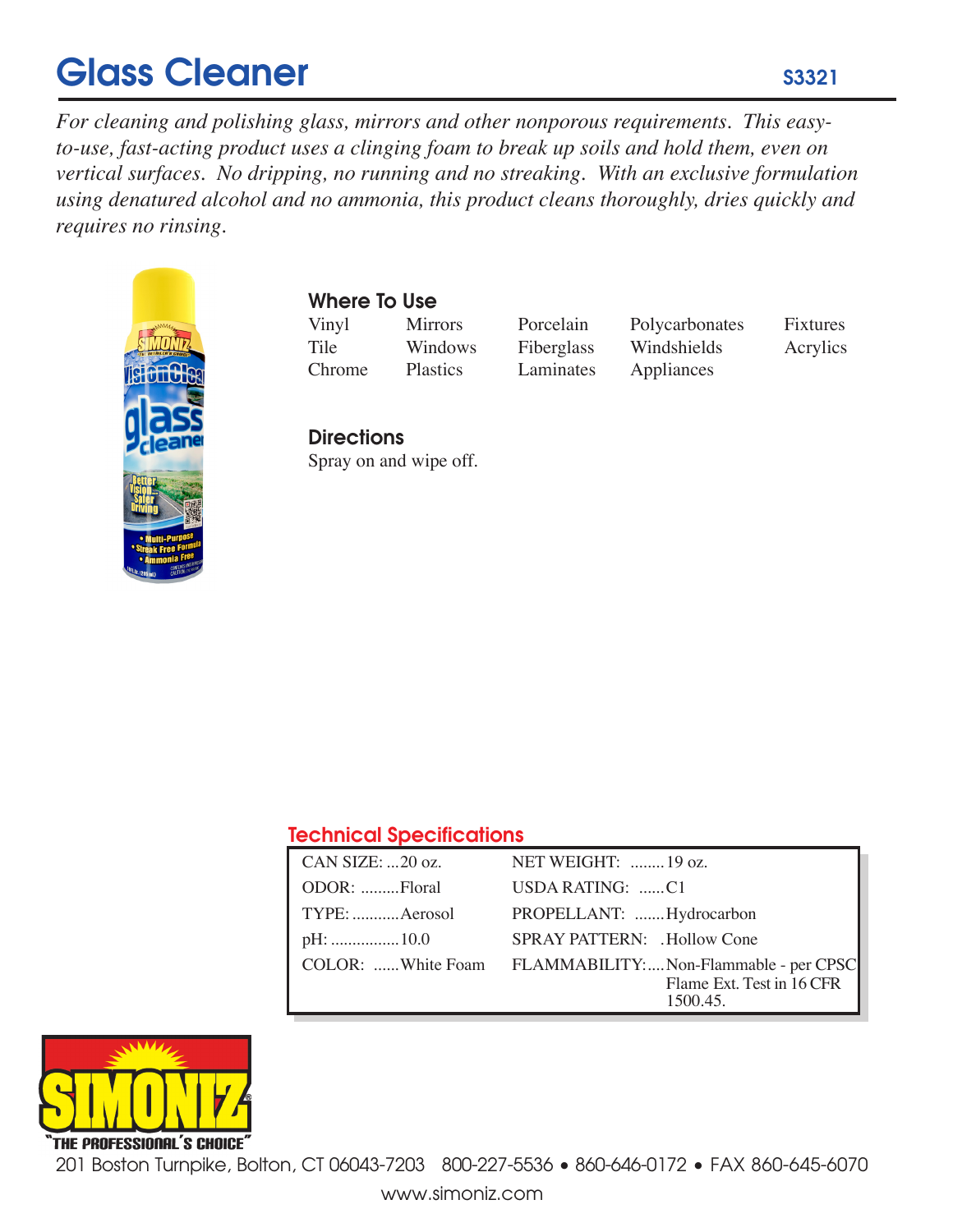# Safety Data Sheet

**Glass Cleaner** 

# SECTION I - IDENTIFICATION

PRODUCT NAME: Glass Cleaner PRODUCT CODE: 213020003-20AR PRODUCT USE: Glass cleaner COMPANY NAME: Simoniz USA Inc COMPANY ADDRESS: 201 Boston Turnpike Bolton, CT 06043 COMPANY PHONE: 860-643-3864 EMERGENCY PHONE: 800-255-3924

#### SECTION II - HAZARDS IDENTIFICATION

# CLASSIFICATION: Liquefied Gas

HAZARD STATEMENT(S): WARNING: Contains gas under pressure; May explode if heated.

This product contains the following percentage of chemicals of unknown toxicity: 0%

PRECAUTIONARY STATEMENTS: Keep away from heat, sparks, open flames, and hot surfaces. -No smoking. Pressurized container: Do not pierce or burn, even after use. Protect from sunlight. Do not expose to temperatures exceeding 50C/122F. Store in a well-ventilated place.



#### HAZARDS NOT OTHERWISE CLASSIFIED: N/A

# SECTION III - COMPOSITION/INFORMATION ON INGREDIENTS

| <b>HAZARDOUS INGREDIENT</b> | <b>CAS NUMBER</b> | <b>PERCENT</b> |
|-----------------------------|-------------------|----------------|
| 2-Butoxyethanol             | $111 - 76 - 2$    | $1 - 5\%$      |
| Ethyl Alcohol               | 64-17-5           | $1 - 5\%$      |
| Propane/n-Butane            | 68476-86-8        | $3 - 7\%$      |

#### SECTION IV - FIRST AID MEASURES

EYES: Immediately flush with water for 15 - 20 minutes while holding eyelids open. Seek medical attention if irritation persists.

INGESTION: Do not induce vomiting unless directed by medical authority. Immediately rinse mouth with water. Seek medical attention if irritation persists.

INHALATION: Move to fresh air. If breathing is difficult, administer oxygen. If not breathing administer artificial respiration or at any sign of loss of consciousness seek immediate medical attention.

SKIN: Immediately wash with soap and water. Seek medical attention if irritation develops.

ACUTE HEALTH HAZARDS: None known.

CHRONIC HEALTH HAZARDS: None known

NOTE TO PHYSICIAN: There is no specific treatment regimen. Treatment of overexposure should be directed at the control of symptoms and the clinical condition of the patient.

# **SECTION V - FIRE-FIGHTING MEASURES**

EXTINGUISHING MEDIA: Dry chemical, carbon dioxide, alcohol foam, and water spray or fog.

# UNSUITABLE EXTINGUISHING MEDIA: N/A

SPECIAL FIRE FIGHTING PROCEDURES: Wear NIOSH approved Self Contained Breathing Apparatus with a full face piece operated in a positive pressure demand mode with full body protective clothing when fighting fires. Use water spray only to cool exposed containers.

UNUSUAL FIRE AND EXPLOSION HAZARDS: Contents under pressure. Exposure to temperatures above 122°F may cause bursting. HAZARDOUS COMBUSTION PRODUCTS: Oxides of carbon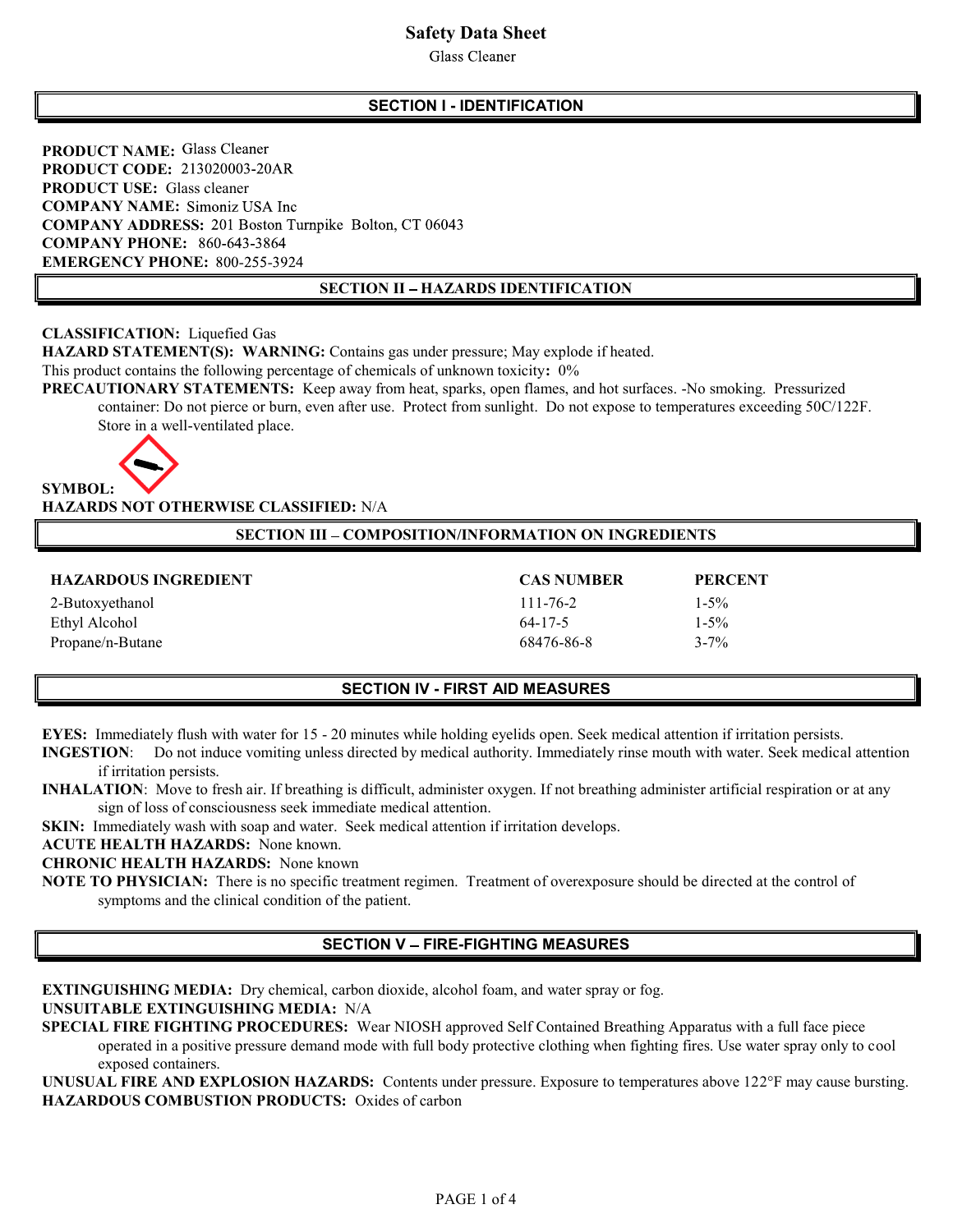#### SECTION VI - ACCIDENTAL RELEASE MEASURES

PERSONAL PROTECTIVE EQUIPMENT: Refer to section VIII for proper Personal Protective Equipment.

SPILL: Use non-combustible material like vermiculite, sand or earth on spill sweep to clean. Dispose in accordance with local, state and federal laws. Small releases may be wiped up with wiping material.

WASTE DISPOSAL: Dispose of in accordance with federal, state, and local regulations.

RCRA STATUS: Not listed as hazardous waste under RCRA, however product should be fully characterized prior to disposal (40 CFR 261).

#### **SECTION VII - HANDLING AND STORAGE**

HANDLING AND STORAGE: Protect from sunlight. Store in a well ventilated place. Do not expose to temperatures exceeding 50°C/122°F. Pressurized container: Do not pierce or burn, even after use.

OTHER PRECAUTIONS: None

INCOMPATIBILITY: Strong oxidizers, Alkalies, Acids

#### SECTION VIII - EXPOSURE CONTROLS/PERSONAL PROTECTION

| <b>HAZARDOUS INGREDIENT</b> | <b>OSHA PEL</b> | ACGIH TLV  |
|-----------------------------|-----------------|------------|
| 2-Butoxyethanol             | $50$ ppm        | $20$ ppm   |
| Ethyl Alcohol               | $1000$ ppm      | $1000$ ppm |
| Propane/n-Butane            | $1000$ ppm      | $1000$ ppm |

ENGINEERING CONTROLS / VENTILATION: Ambient ventilation suitable, forced ventilation should not be required RESPIRATORY PROTECTION: Not required with normal use. PERSONAL PROTECTIVE EQUIPMENT: Safety glasses ADDITIONAL MEASURES: Follow normal hygiene practices EXPOSURE GUIDELINES: N/A

# SECTION IX - PHYSICAL AND CHEMICAL PROPERTIES

APPEARANCE: White Foam ODOR: Pleasant scent ODOR THRESHOLD: N/D **BOILING POINT:**  $> 212^{\circ}F(100^{\circ}C)$ FREEZING POINT: N/D FLAMMABILITY: Not considered a flammable aerosol or an extremely flammable aerosol by OSHA (29CFR 1910.1200) FLASH POINT: N/D AUTOIGNITION TEMPERATURE: N/A LOWER FLAMMABILITY LIMIT: N/D UPPER FLAMMABILITY LIMIT: N/D VAPOR PRESSURE (mm Hg):  $17.5 \text{ (a)} 77^{\circ}F (25^{\circ}C)$ VAPOR DENSITY (AIR=1): 1 EVAPORATION RATE: < 0.8 (Slow) SPECIFIC GRAVITY (H2O=1): 0.99 pH: 9.6 SOLIDS  $(\%): N/D$ SOLUBILITY IN WATER: 100% PARTITION COEFFICIENT:  $n$ -OCTANOL/WATER (K<sub>OW</sub>): N/D VOLATILITY INCLUDING WATER (%): 100% VOLATILE ORGANIC COMPOUNDS (VOC): 9 % DIELECTRIC STRENGTH (Volts): N/A DECOMPOSITION TEMPERATURE: N/A VISCOSITY: N/A

# SECTION X - STABILITY AND REACTIVITY DATA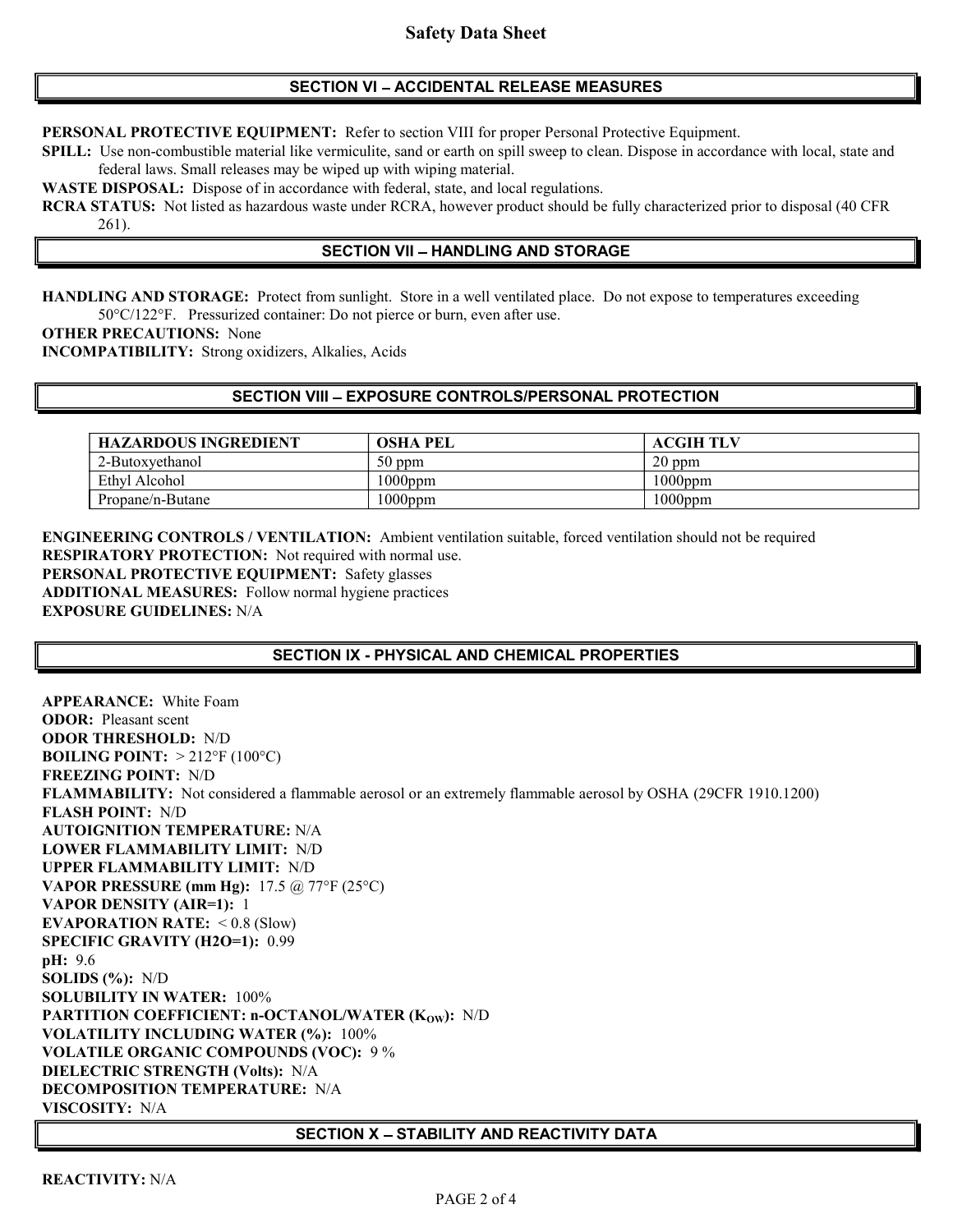# Safety Data Sheet

#### CHEMICAL STABILITY: Stable CONDITIONS TO AVOID: Temperatures greater than 122°F and sources of ignition.

#### INCOMPATIBILITY: Strong oxidizers, Alkalies, Acids HAZARDOUS DECOMPOSITION OR BY-PRODUCT: None Known POSSIBLE HAZARDOUS REACTIONS: None Known

#### SECTION XI - TOXICOLOGICAL INFORMATION

**TOXICOLOGICAL INFORMATION: 2-Butoxyethanol** (111-76-2) LD<sub>50</sub> (Oral, Rat) 470 mg/kg; Inhalation rat LC<sub>50</sub> (Inhalation, Rat,  $4$ hr) 450 ppm; LD<sub>50</sub> (Dermal, Rabbit) 220 mg/kg; investigated as a tumorigen, mutagen, reproductive effector. Reproductive Toxicity: Has shown teratogenic effects in laboratory animals.

ROUTES OF ENTRY: Eyes, Ingestion, Inhalation, Skin EYES: May cause irritation. INGESTION: Not a likely route of exposure under normal product handling conditions. INHALATION: Causes dizziness if inhaled directly or exposed to excessive amounts. SKIN: May cause mild irritation, localized defatting. MEDICAL CONDITION AGGRAVATED: None known ACUTE HEALTH HAZARDS: None known. CHRONIC HEALTH HAZARDS: None known CARCINOGENICITY: OSHA: No ACGIH: No NTP: No IARC: No OTHER: N/A

# SECTION XII - ECOLOGICAL INFORMATION

ECOLOGICAL INFORMATION: Ethyl Alcohol (64-17-5) LC<sub>50</sub> (Fish, 96hr) 12,900-15,300 mg/L; LC<sub>50</sub> (Bacteria, 24hr) 11,200 mg/L; EC<sub>50</sub> (Bacteria, 5-30 min) 34,900 mg/L 2-Butoxyethanol (111-76-2) Toxic to aquatic life only in high concentrations, lethal concentrations not available.

BIODEGRADABILITY: This product is biodegradable. BIOACCUMULATION: This product is not expected to bioaccumulate. SOIL MOBILITY: This product is mobile in soil. OTHER ECOLOGICAL HAZARDS: None Known

# SECTION XIII - DISPOSAL CONSIDERATIONS

WASTE DISPOSAL: Dispose of in accordance with federal, state, and local regulations.

RCRA STATUS: Not listed as hazardous waste under RCRA, however product should be fully characterized prior to disposal (40 CFR 261).

#### SECTION XIV - TRANSPORTATION INFORMATION

PROPER SHIPPING NAME: Aerosols, Ltd. Qty. HAZARD CLASS/DIVISION: 2.1 UN/NA NUMBER: UN 1950 PACKAGING GROUP: N/A

AIR SHIPMENT PROPER SHIPPING NAME: Aerosols, Ltd. Qty. HAZARD CLASS/DIVISION: 2.1 UN/NA NUMBER: UN 1950

SHIPPING BY WATER: VESSEL (IMO/IMDG) PROPER SHIPPING NAME: Aerosols, Ltd. Qty. HAZARD CLASS/DIVISION: 2.1 UN/NA NUMBER: UN 1950 ENVIRONMENTAL HAZARDS WATER: N/A